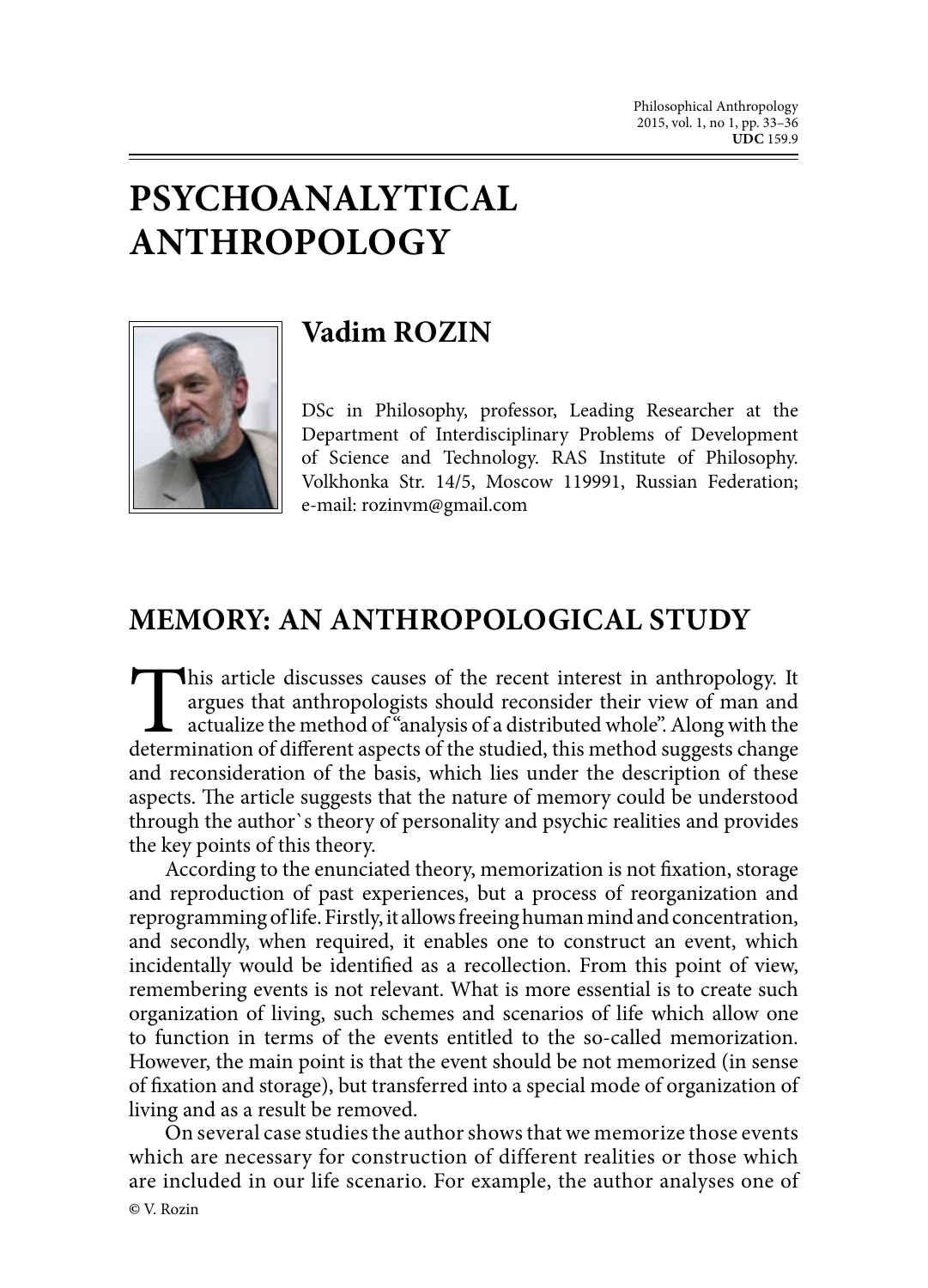the tragic moments in Marina Tsvetayeva`s life, which she had fixed down in her diaries. With the help of the diary (provided that Tsvetayeva used to reread it) she could memorize and remember some events and details, which she would likely wish to forget for good. To sum up, one could say that along with the invention of means to expand the abilities of memory appears the concept of a "social body" of memory. First of all it includes different languages and psycho-technics which enable memorizing and forgetting of events. The given case clarifies one other point. The diary gave access to Tsvetaeva's memory for other individuals (readers of the published diaries, internet users). This creates basis for another kind of memory – "social memory". Its subjects are social communities and groups, not individuals.

This article considers the phenomenon of memory both in its natural and artificial-natural modality. The author states that in addition to new possibilities with the semiotic and psycho-technic inventions memory was to some extent released from anthropological bounds. For example, it is now possible to memorize and remember some events which are not part of your life scenario. If today we can read on the internet books from the London Library, our memory is structured, expanded and equipped by computers, by foreign language skills, by our psycho-technic faculties. What shall we make of this, considering the seemingly clear and straightforward belief that memory is based on biological reality? It is true that biological structures underlie memory and other biological faculties. However, in human beings they are transfigured due to languages and psycho-technics. In the same time the invention of new semiotic and psychotechnic techniques, that enrich memory faculties, also brings transformation of memory content. The fact is that to write down some event in a diary or to take a keepsake shot, for example, it is necessary to structure and shape the event in the form each medium requires.

The closing part discusses different kinds of memory. Animal memory is often identified with human memory. However, it is doubtful that animals have memory similar to ours. On one hand, animal memory is based on biological grounds only (it is necessary to consider particularly the case of a memory based on chemical signals), on the other hand, animals have no personality or realities, peculiar to human beings. We could say that on the opposite pole lies our "technical memory", such as a computer memory. It is a way to storage information, i.e. a constituent part of a social body of memory, and not a memory in anthropological sense.

In conclusion, the question arises whether we should consider memory of a modern man and that of a man of past ages equal. The same question concerns child and adult memory. The resulting regular answer is based on the fact that in culture the concept of personality forms only in Antiquity; in ontogeny it appears no sooner than in the adolescence, when we send children to school and intend them to be independent. Besides, memorizing and forgetting techniques widely differ in various cultures. If so, we have to admit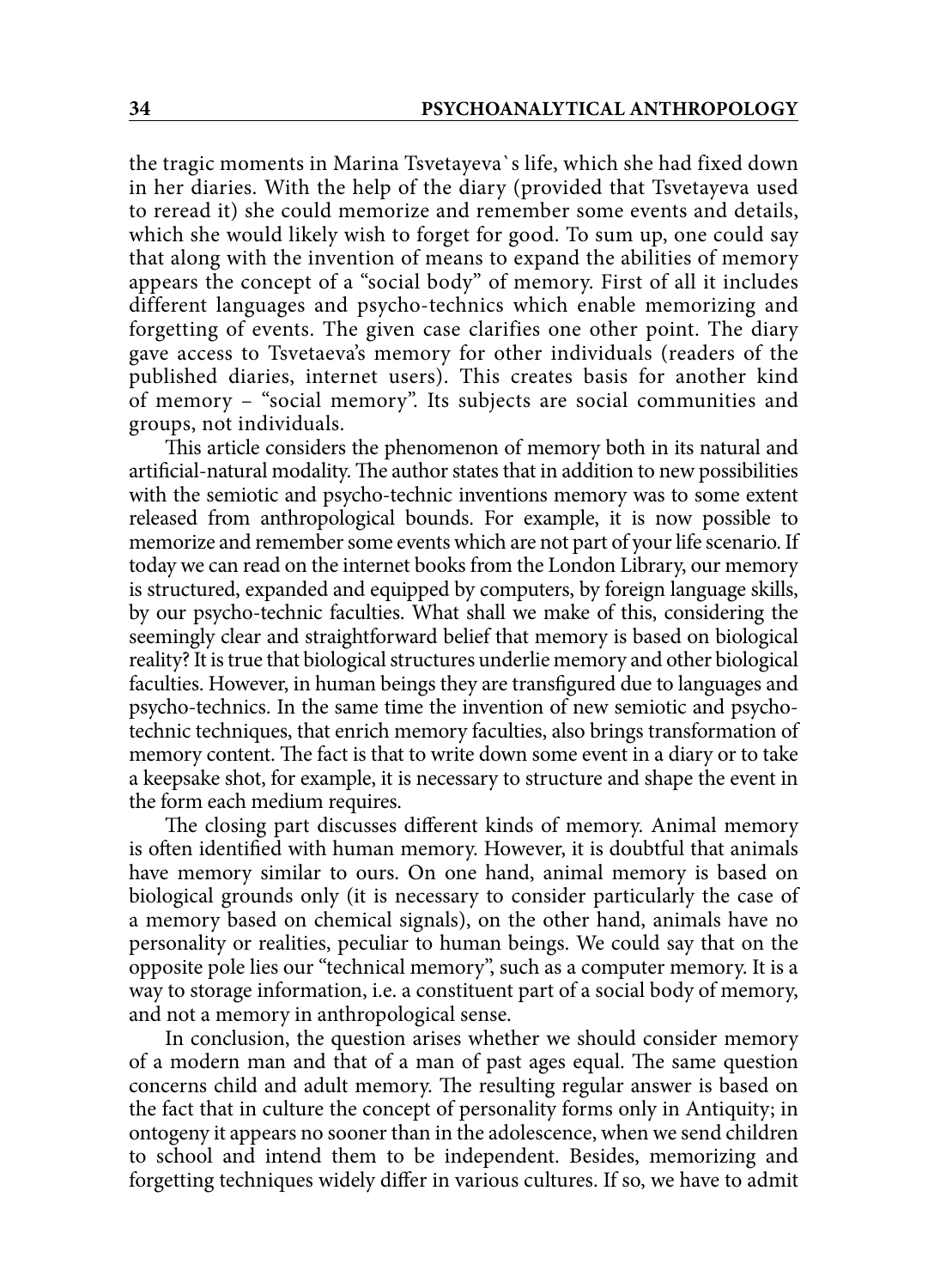that in different periods of human development (in phylo- and ontogeny) our memory suffers changes. It also differs for adults and for children, for modern man and man of the previous cultures.

*Keywords:* philosophical anthropology, human being, memory, personality, reality, memorization, forgetting, psycho-technics, world, dreams

## **References**

1. *Chto takoe veshchie sny* [What is it: Prophetic Dreams]. [\[http://tainy.net/17465](http://backdoorbroadcasting.net/2011/12/francois-laruelle-pourqoi-une-ethique-a-lusage-des-philosophes) [chto-takoe-veshhie-sny.html](http://backdoorbroadcasting.net/2011/12/francois-laruelle-pourqoi-une-ethique-a-lusage-des-philosophes), accessed on 12.04.2015]. (In Russian)

2. *Epilog. (Obsuzhdenie sud'by i lichnosti M. Tsvetaevoi)* [Epilogue. (Discussion of Fate and Personality of M. Tsvetaeva)] [[http://wyradhe.livejournal.com/59035.html](http://backdoorbroadcasting.net/2011/12/francois-laruelle-pourqoi-une-ethique-a-lusage-des-philosophes)]. (In Russian)

3. Fowles, J. *Kollektsioner. Volkhv: romany* [The Collector. The Magus: Novels], trans. by I. Bessmertnaya, B. Kuzminskiy. Moscow, AST Publ., 2004. 950 pp. (In Russian)

4. Freud, S. *Psikhologiya bessoznatel'nogo* [Psychology of Unconscious]. Moscow, Prosveshchenie Publ., 1989. 448 pp. (In Russian)

5. Gellershteyn, S. "Psikhotekhnika" [Psychotechnics], *Российскиеуниверсальные энциклопедии* [Russian Universal Encyclopedias] [http://gatchina3000.ru/greatsoviet-encyclopedia/bse/093/973.htm, accessed on 24.04.2015]. (In Russian)

6. Gurevich, P. *Filosofskaya antropologiya* [Philosophical anthropology]. Moscow, Omega-L Publ., 2010. 607 pp. (In Russian)

7. Halbwachs, М. *Sotsial'nye ramki pamyati* [Social Frames of Memory]. Moscow, Novoe izdatel'stvo Publ., 2007. 348 pp. (In Russian)

8. Hermann, D., Grunberg, М. *Yazyk pamyati* [Language of Memory]. Moscow, Eksmo Publ., 2007. 245 pp. (In Russian)

9. Kiryanova, А. "Dve dushi Mariny Tsvetaevoi" [Two souls of Marina Tsvetaeva], *Ofitsial'nyi sait Anny Kir'yanovoi* [Official site of Anna Kiryanova] [http://kiryanova.  $\frac{\text{com}}{\text{r11.html}}$ , accessed on 21.04.2015]. (In Russian)

10. Mesyats, S. "Traktat Aristotelya «O pamyati i pripominanii»" [Aristotle's Treatise "On Memory and Recollection]. *Voprosy filosofii*, 2004, no 7, pp. 158–160. (In Russian)

11. Neretina, S. *Tochki na zrenii* [Points on a View]. Moscow, Russian Christian Academy for Humanities Publ., 2005. 360 pp. (In Russian)

12. Nora, P. "Problematika mest pamyati" [Problematics of the Places of Memory], *Frantsiya-pamyat'* [France-memory]. St. Petersburg, St. Petersburg St. Univ. Publ., 1999, pp. 17–50. (In Russian)

13. Ogurtsov, A. "Ot metodologii istorii k metafizike istorii" [From Methodology of History to Metaphysics of History], *Nauka: ot metodologii k istorii* [Science: from Methodology to History]. Moscow, IF RAN Publ., 2009, pp. 168–234. (In Russian)

14. Pamyat' sotsial'naya [Social Memory], *Sotsiologicheskii slovar'* [Dictionary of Sociology] [http://enc-dic.com/sociology/Pamjat-Socialnaja-6588/, accessed on 14.04.2015]. (In Russian)

15. Rose, S. *Ustroistvo pamyati ot molekul k soznaniyu* [Structure of Memory from Molecules to Mind]. Moscow, Mir Publ., 1995. 384 pp. (In Russian)